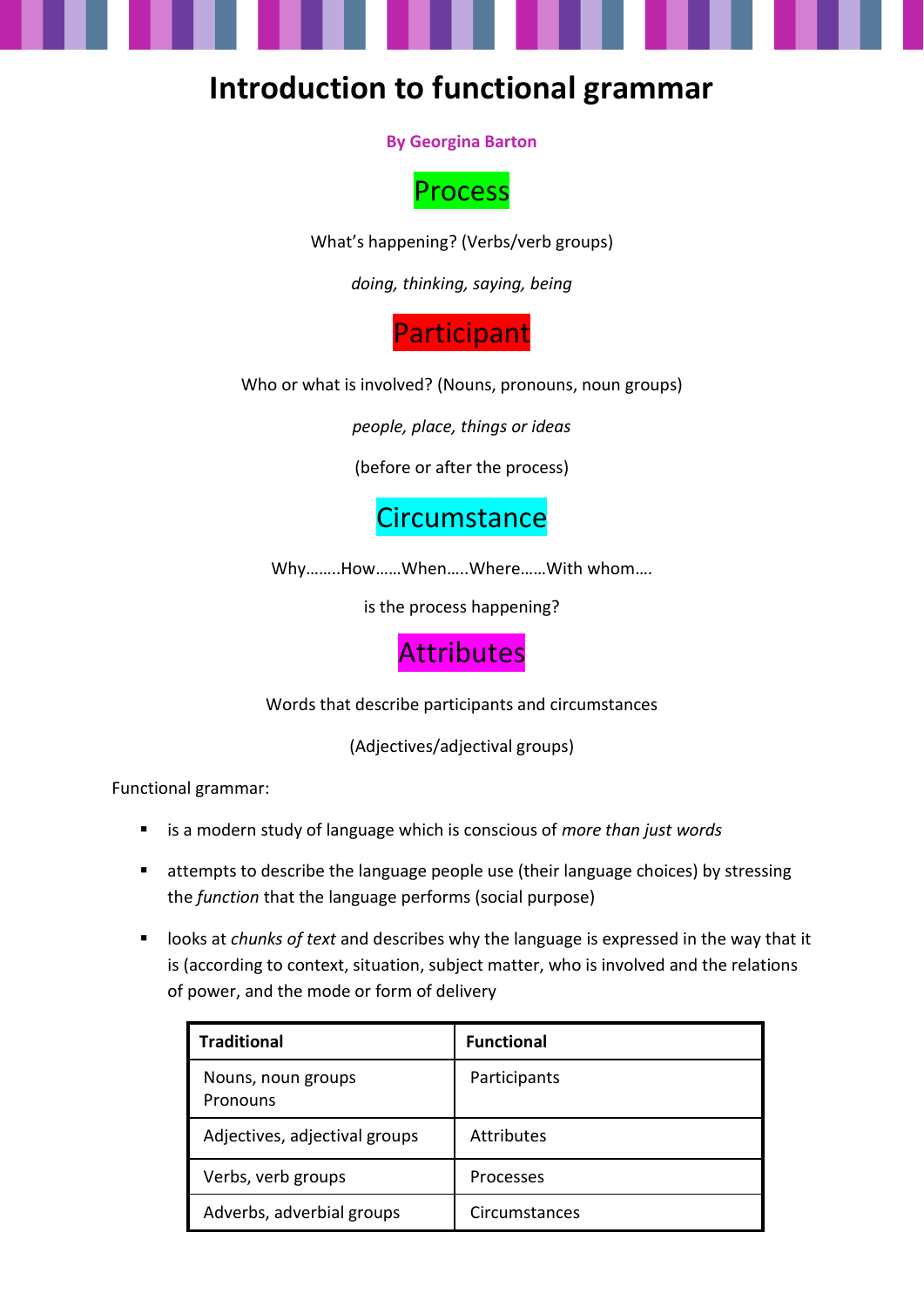# **TEXT 2**

*Fantastic Mr Fox* by Roald Dahl

Down in the valley there were three farms. The owners of these farms had done well. They were rich men. They were also nasty men. All three of them were about as nasty and mean as any men you could meet. Their names were Farmer Boggis, Farmer Bunce and Farmer Bean.

Boggis was a chicken farmer. He kept thousands of chickens. He was enormously fat. This was because he ate three boiled chickens smothered with dumplings every day for breakfast, lunch and supper...

*(the two other farmers are introduced in similar vein and with similar patterning of language choices)*

On a hill above the valley there was a wood. In the wood there was a huge tree. Under the tree there was a hole. In the hole lived Mr. and Mrs Fox and their four Small Foxes.

Identify the following in the above text:

**Participants** 

Processes

**Circumstances** 

**Attributes**